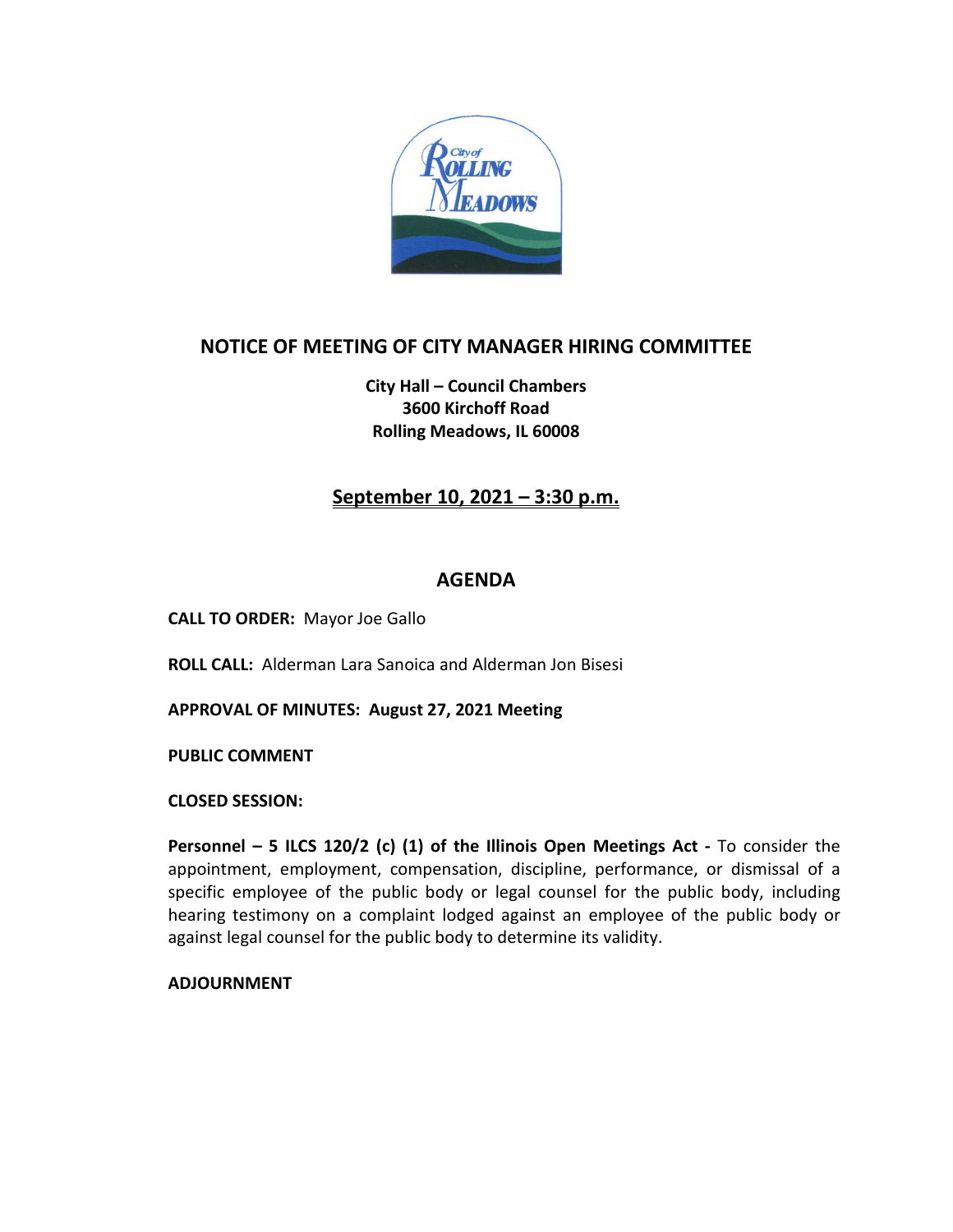# **CITY MANAGER HIRING COMMITTEE MEETING MINUTES August 27, 2021 DRAFT**

#### **Mayor Gallo called the City Manager Hiring Committee meeting to order at 3:30 p.m.**

# **ROLL CALL:**

Present: Alderman Bisesi and Alderman Sanoica Absent: 0

With 2 present and 0 absent, there is a quorum.

**Staff Members Present**: Deputy City Clerk Judy Brose

### **APPROVAL OF MINUTES:**

The first order of business is to approve the minutes from the *August 20, 2021* meeting. Is there a motion to approve these minutes? Alderman Bisesi made the motion and it has been seconded by Alderman Sanoica. Are there any corrections, additions, or deletions to the minutes? Seeing none, the question is shall the minutes be approved, all those in favor say aye; those opposed say nay. The ayes have it and the minutes are approved.

### **PUBLIC COMMENT:**

The next step is to open the meeting to the public but there are no signatures on the sign-in sheet.

# **CLOSED SESSION:**

**Personnel – 5 ILCS 120/2 (c) (1) of the Illinois Open Meetings Act -** To consider the appointment, employment, compensation, discipline, performance, or dismissal of a specific employee of the public body or legal counsel for the public body, including hearing testimony on a complaint lodged against an employee of the public body or against legal counsel for the public body to determine its validity**.**

We will now go into closed session and it does require a motion and a roll call vote. Is there a motion to go into Closed Session? Alderman Sanoica has made the motion and it has been seconded by Alderman Bisesi. Is there any discussion? Seeing none, will the Clerk please call the roll?

AYES: Sanoica, Bisesi NAYS: 0  $ABSENT: 0$ 

With 2 in favor and 0 opposed. We will now enter into Closed Session. The audience and press are advised that we do not anticipate taking any action upon returning to open session.